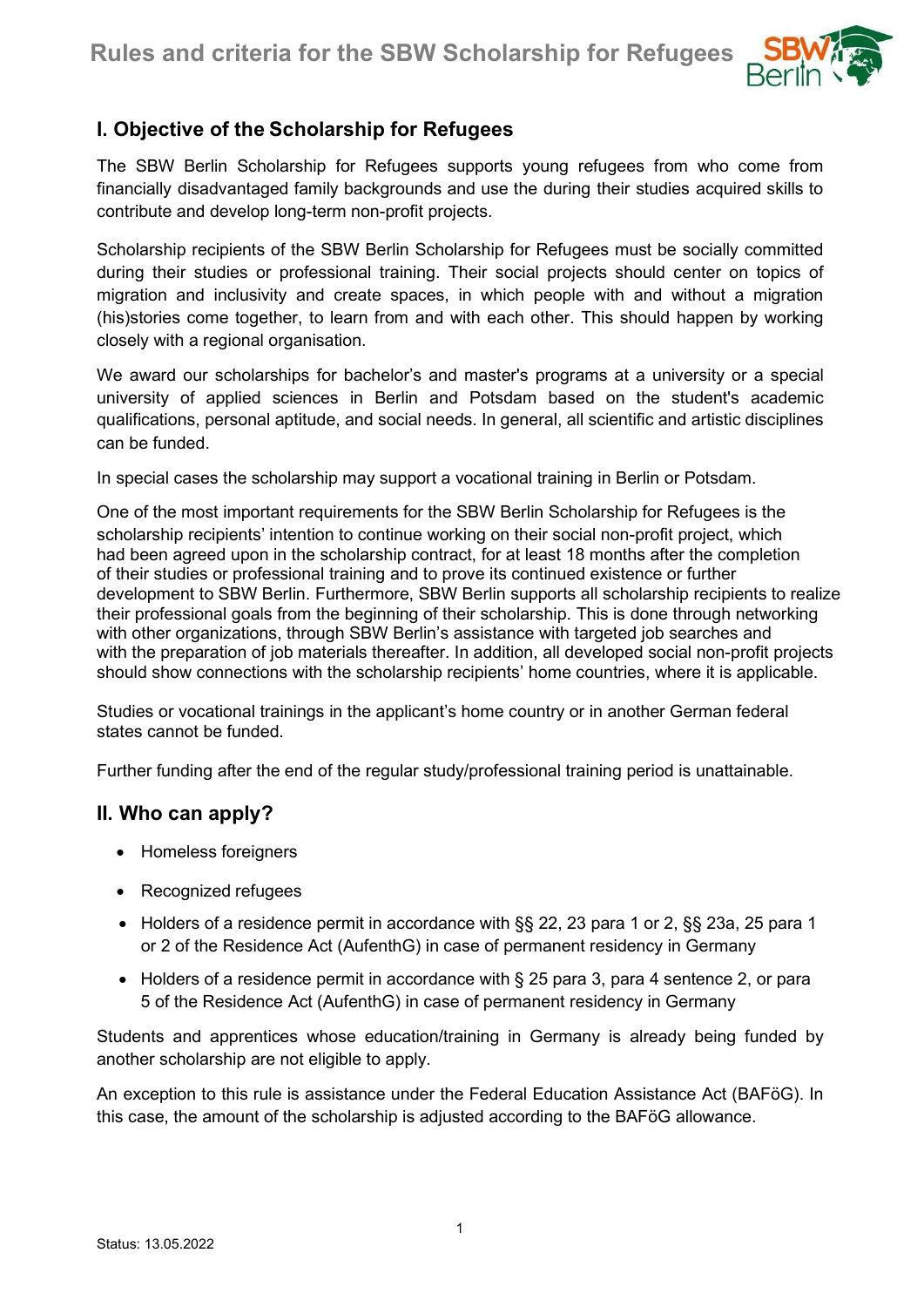

# III. Application requirements

Applicants must meet the following requirements:

- between 18 and 30 years old
- applicant's social commitment (experiences in volunteering/non-profit sector) desireable
- strong intention to continue the social non-profit project for at least 18 months after the completion of their studies or professional training
- able to prove a relatively low net income<sup>1</sup>
- able to prove that they have not stayed in Germany for more than 6 years before the application
- average grades corresponding to a German grade point average of at least 2.5
- application before the start of their university education or fully enrolled in the first, second or max. third semester at a state-recognized university (in Germany or abroad) or application for a master's degree shortly before or after obtaining a bachelor's degree
- Note: One or more family members of the scholarship recipient may not be brought to the SBW Berlin premises for a permanent family reunion after the beginning of the funding period.

Applicants who do not meet all the requirements stated above cannot be considered.

# IV. Deadlines and application documents

The application deadlines end on December 31 and June 30 of each year. In case of vocational training different deadlines may apply.

The final decision whether a scholarship (starting the following semester) will be granted can be expected at the beginning of February respectively the beginning of August of each year.

Only complete applications can be considered. Applicants must submit at least the following documents:

- application form (fillable PDF or online form)
- $\bullet$  letter of motivation (one or two pages long)<sup>2</sup>
- $\bullet$  current curriculum vitae<sup>3</sup>
- copy of the last school or university certificate that shows the grade point average and a grade overview

 copy of the highest academic degree (high school diploma or university certificate) that shows the grade point average and a grade overview

 $\bullet$  information about the net household income<sup>4</sup>

If available, copies of the following documents should also be included:

qualification for university entrance

<sup>1</sup> The total household income of the applicants does not exceed the average income which has been officially stated for their home country. The income of all household members and all sources of income of the family (e.g., from employment, business activities, property, child benefit or pensions) will be considered.

<sup>2</sup> In the letter of motivation, any previous volunteer commitment, future professional goals, and a project idea must be explained in detail. For more detailed information on the letter please review the application form.

 $^3$  The CV is already included in our application form and does not have to be submitted as a separate document. 4 This information is also already included on the application form and does not have to be submitted as a separate document. Please submit appropriate evidence such as pay slips, pension notices, and/or bank statements.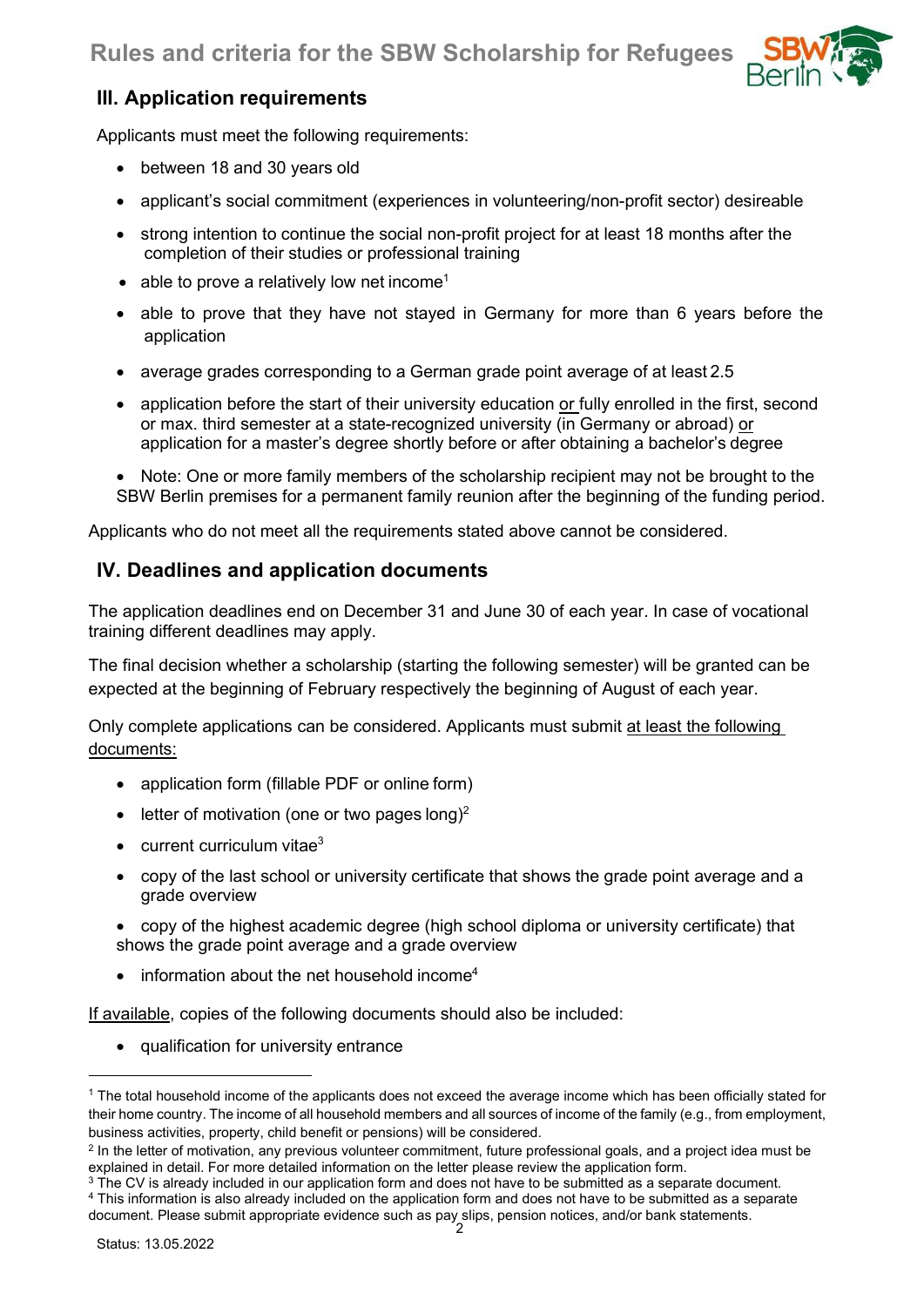# Rules and criteria for the SBW Scholarship for Refugees



- internationally recognized language certificate for the language in which your studies will be taught<sup>5</sup>
- Contract of professional training, if available
- all previous work, training, apprenticeship and internship certificates and references
- all already obtained university certificates and records of achievements (graded and ungraded)

We recommend all applicants to submit the following additional documents, which are not mandatory:

- one or two letters of recommendation from professors, schoolteachers, employers, etc.
- evidence of the net household income<sup>6</sup>

The application and all enclosed certificates and supporting documents must be submitted in German or English. If the original document was issued in another language, we also ask for a translation into German or English.

Non-certified copies and translations are sufficient for the application.

If the applicant successfully passes the selection process, certified copies of some of those documents will be required during the verification process.

### V. Selection criteria

The following criteria are decisive for the selection of future scholarship recipients:

In need of assistance are all applicants who meet the requirements of  $\S$  1 BAföG (German Federal Education Assistance Act). The individual amount of funding will depend on the personal circumstances of each applicant.

Applicants whose household income does not exceed the average income officially stated for their country of origin are also deemed in need of assistance. The income of all household members and all sources of income of the family will be considered (e.g., wages, income from entrepreneurial activities, property income, child benefit or pensions).

Eligible are all applicants whose intellectual abilities, as substantiated by the application documents and during the interview, justify the expectation that the applicant will easily meet the performance requirements of the funded studies and degree.

Worthy of assistance are all applicants whose personality and social commitment suggest that they will achieve the goals of this scholarship during and after their studies.

In addition, the applicant's personal non-profit project will also be evaluated. Our rating will be based on the following criteria:

- Importance/Relevance of the project for society
- Documentation (structure, completeness, clarity of the project description)
- Feasibility of the agreed goals

 $^5$  If an official language certificate is not included in the application documents, the certificate must be submitted by the verification process latest.

 $^6$  If the application only included <u>information</u> on the net household income, <u>proof of evidence</u> must be submitted during the verification process.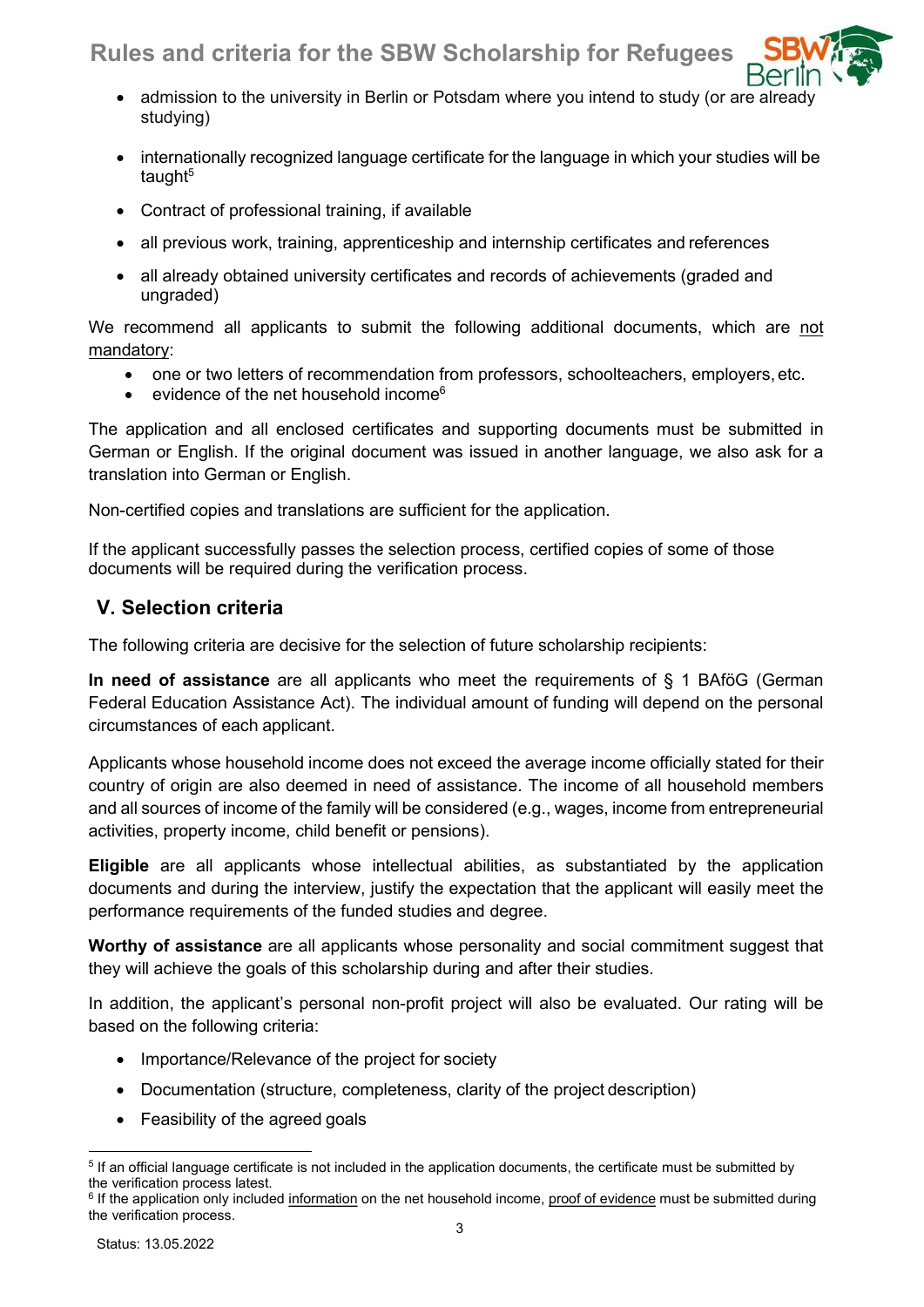

- Feasibility of the project's time schedule
- Cooperation with regional partner organisation or within the home country

The rating of the applicant's proposed non-profit project determines the amount of the scholarship that this candidate will receive.

We will decide individually, if additional financial resources for the implementation of a proposed non-profit project will be granted.

#### VI. Selection process

During the first phase of the selection process, the curriculum vitae, the letter of motivation and the grades of the applicants will be considered.

During the second phase of the selection process, a personal interview or video conference will be conducted with each candidate who has been deemed suitable after all documents have been carefully reviewed. The proposed social non-profit project might also be discussed during the interview or video conference.

Applicants also need to submit a project description that provides a detailed overview of the proposed project's social significance, individual work steps, estimates on any costs and expenditure of time, ideas on financing the project and a detailed time schedule.

Only after reviewing these project descriptions, the final selection will be made.

#### VII. Verification Process

If they have not already been submitted, the following documents will be required after the selection in the so-called verification process:

- copy of your passport with a current passport photograph
- evidence of the net household income
- copy of your latest school or university certificate with a grade overview, if another certificate has been issued since the application, if applicable
- certified copies of your study-specific work, training, and internship certificates, if applicable
- legalization of your highest academic qualification (university-entrance diploma from school or university diploma like the Bachelor certificate), if this certificate is from a foreign institution, if applicable
- copy of an internationally recognized language certificate for the language in which your studies will be taught, if applicable

If applicants intend to study at a university, they also need to submit the following documents:

- evaluation report from uni-assist or other evidence of the grade conversion into the German grading system
- copy of your university entrance qualification
- admission to a university in Berlin or Potsdam where you intend to study (or are already studying) or confirmation of enrollment, if already issued
- certified copies of all university certificates and performance records that you have obtained so far (graded and ungraded)<sup>7</sup>

 $^7$  Candidates who apply for a scholarship to pursue a master's degree must also provide certified copies of all university certificates and performance records from their bachelor's program.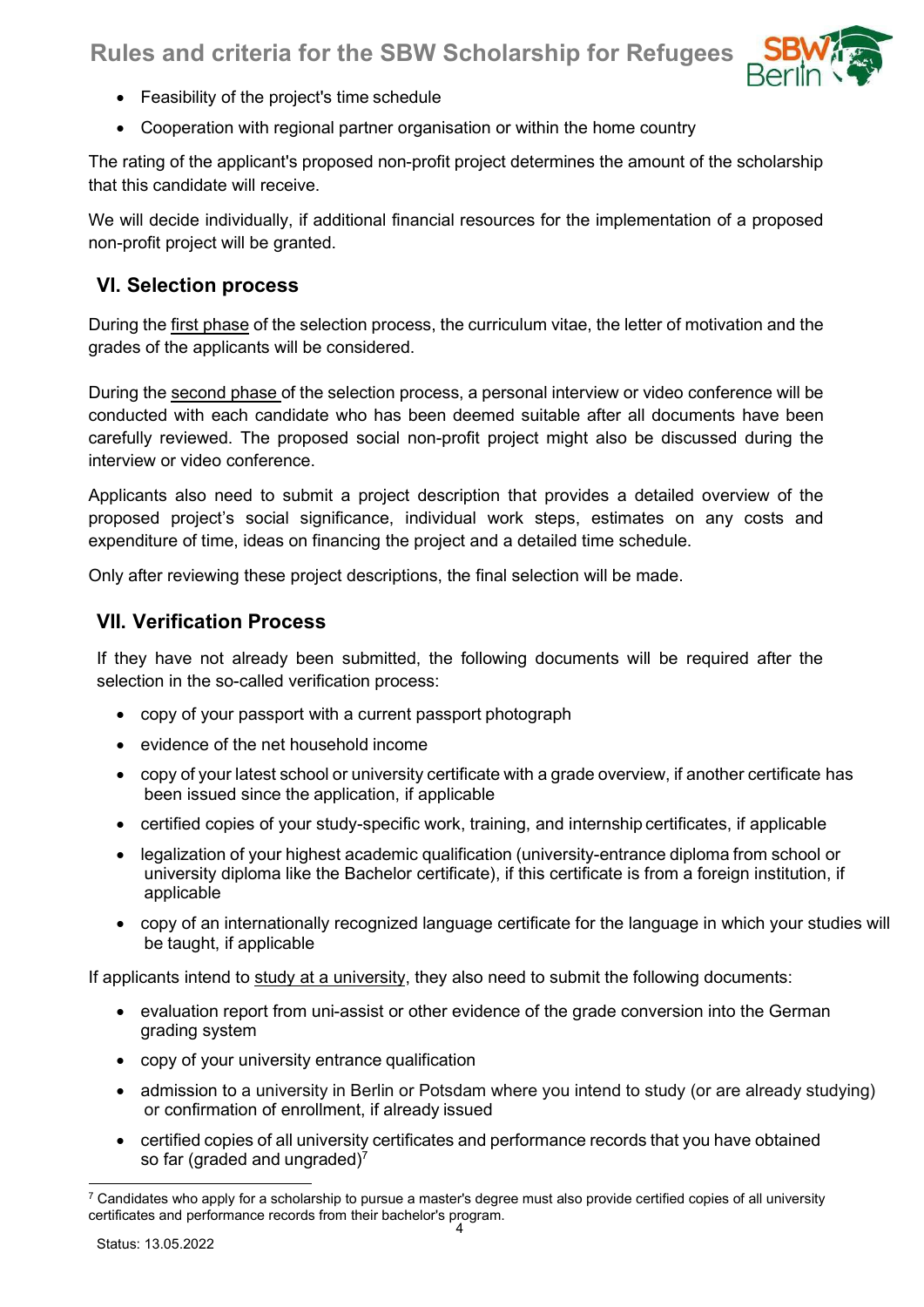

SBW Berlin may cover the costs for the required certification and legalization of the documents in special cases.

During the verification process, SBW Berlin and the candidate agree upon the final details of how to conduct and oversee the non-profit project which becomes binding. The project description then becomes part of the scholarship contract.

## VIII. Scholarship benefits

For the duration of the scholarship, SBW Berlin covers the necessary living expenses of the scholarship recipients. A full scholarship includes:

- a room in our shared student flats in Berlin
- cost-of-living allowance
- $\bullet$  tuition fees or vocational training fees $8$

First payments can only be made after the scholarship recipient moved into the student flat.

## IX. Amount of the assistance

In the first semester, the scholarship recipients receive a living allowance of 450 Euro.

In case the scholarship covers a vocational training the exact amount of the granted living allowance depends on how high the compensation of the vocational training is. SBW Berlin provides a room in our shared student flats and may provide a living allowance if the compensation of the vocational training cannot cover costs of living.

Applicants who receive benefits in accordance with the Federal Education Assistance Act (BAFöG) will only receive allowances that do not count as income under the terms of § 21 para 3 Nr. 2 of BAFöG. These applicants usually only receive a flat rate (book allowance) of 100 Euro maximum a month because the cash value of the accommodation that SBW Berlin provides must be considered.

## X. Duration of our assistance

Our assistance will be provided for a minimum of 30 days and a maximum of 48 months, depending on the standard duration of studies in the discipline or the vocational training applicants have chosen. We grant assistance for specific periods of time, usually for the following semester/half a year. Further funding after the regular study period or vocational training period has ended is unattainable.

We have a total of 20 scholarships available. Each semester, we can award as many scholarships as there are vacancies.

SBW Berlin can terminate its assistance if a scholarship recipient fails one exam or postpones two exams. The failure to meet the target agreements set for the scholarship recipient's non-profit project agreed upon in the scholarship contract is another reason for the termination of the scholarship.

<sup>&</sup>lt;sup>8</sup> If the tuition fees exceed the national average, a deductible can be expected.